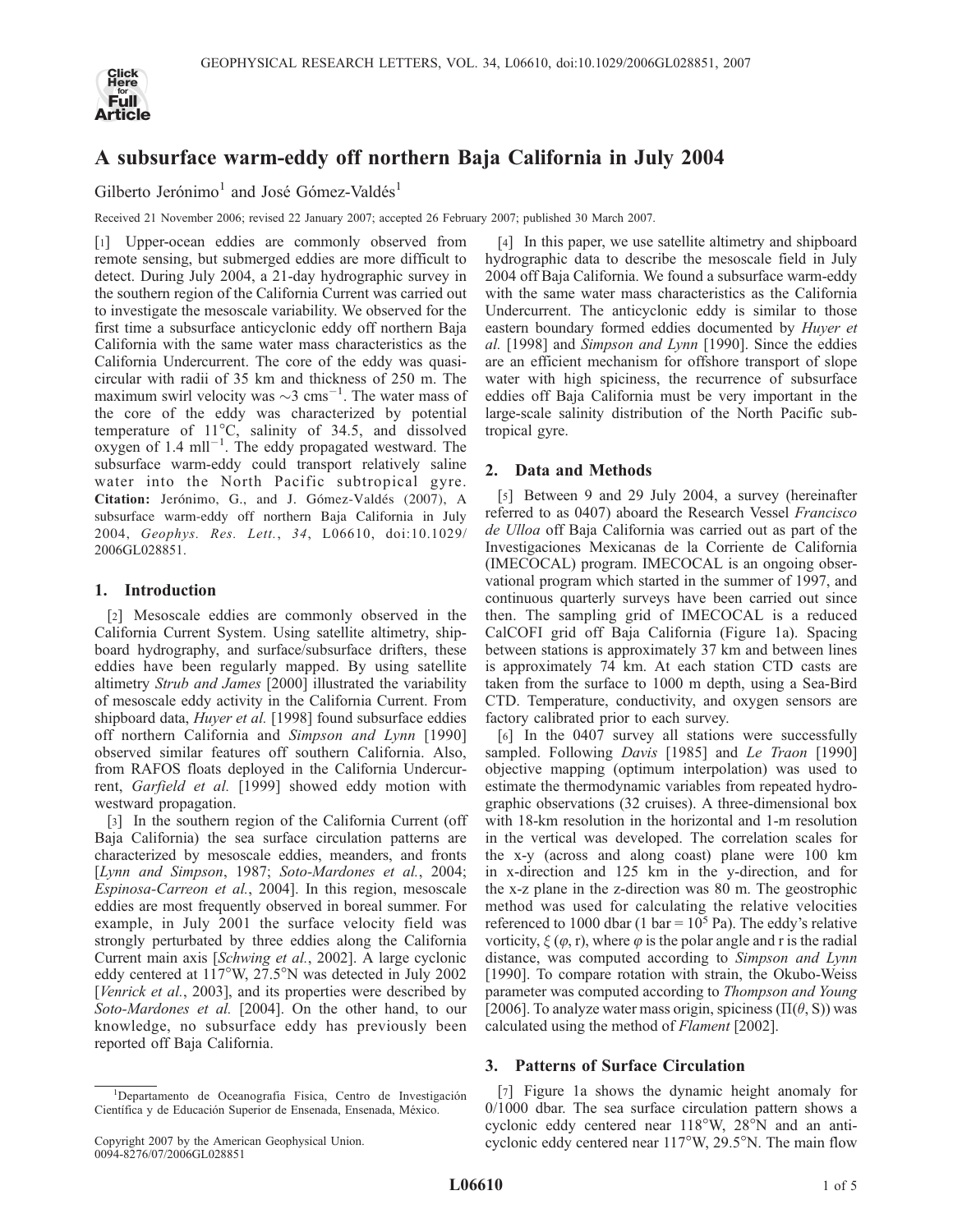

Figure 1. (a) Dynamic height from hydrographic data at the sea surface relative to 1000 dbar. (b) Sea surface height anomaly from altimetry for the period  $10-20$  July 2004 in centimeters. The IMECOCAL's station grid is marked with dots. The solid line marks the line 113.

of the California Current is perturbed by this dipole. The core of the California Current is deflected shoreward at  $30^{\circ}$ N. Upon reaching the coast, this flow continues equatorward with slight meandering along the coastal boundary. An outer branch of the California Current veers inshore at  $27^\circ$ N. North and south of Point Eugenia, between the core of the California Current and the coast there is a surface poleward flow.

[8] Figure 1b shows sea surface height (SSH) anomaly map (in cm) for the period  $10-20$  July 2004. The map was generated by the Colorado Center for Astrodynamics Research at the University of Colorado, Boulder. It is noteworthy that the snapshot shows a cyclonic mesoscale eddy

along 28°N with the lowest SSH anomaly of  $\sim -15$  cm. However, the signature of anticyclonic eddies (positive anomaly) is less organized, although visible along  $30^{\circ}$ N and  $26^{\circ}$ N. From the 10-day repeat T/P satellite altimetry, we estimated that the cyclonic eddy propagates to the west.

#### 4. Patterns of Subsurface Circulation

[9] Figure 2a shows the dynamic height anomaly for 200/ 1000 dbar. The geostrophic flow pattern in the subsurface water column is strongly affected by mesoscale eddies. The California Current is considerably weaker at this level. An intense subsurface anticyclonic eddy centered near  $117^{\circ}$ W,  $29^{\circ}$ N and a weaker anticyclonic eddy centered near 115 $^{\circ}$ W,  $26.5^{\circ}$ N are the dominant features. The cyclonic eddy is also present at this depth, although is less organized. The inshore poleward flow has similar pattern at this level as the upper one.



Figure 2. (a) Dynamic height from hydrographic data at 200 m relative to 1000 dbar in dynamic meters. (b) Distribution of  $O_2$  in mll<sup>-1</sup> on the surface of 10<sup>o</sup>C potential temperature. The dashed line indicates the 500-m and 1000-m depth contours. The solid line marks the line 113.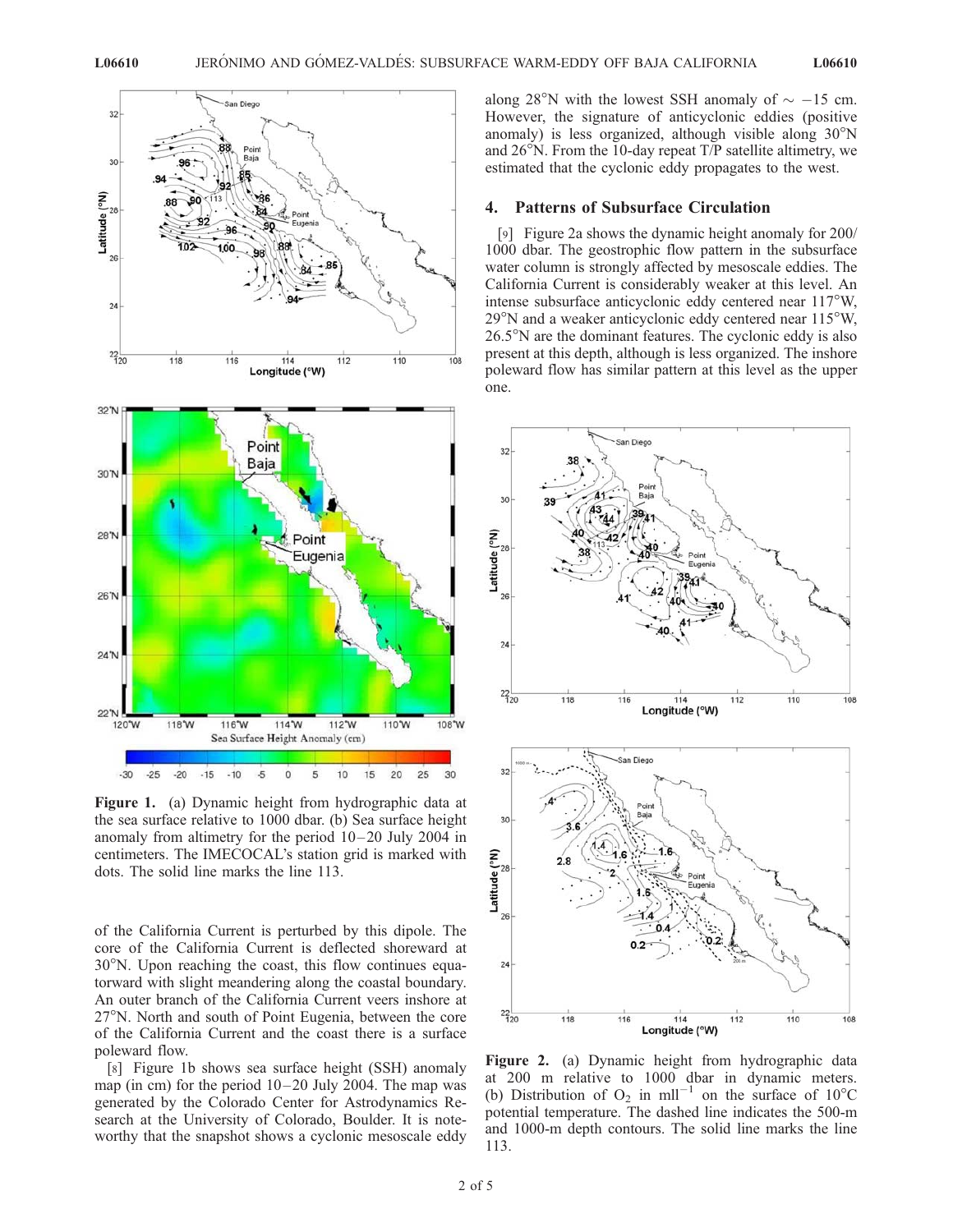

Figure 3. Vertical sections along line 113 of (a) potential temperature, (b) salinity, (c) potential density, and (d) spiciness.

[10] Oxygen provides an independent non-conservative tracer of flow. In the subsurface waters (200 m) off southern Baja California low values of oxygen  $(0.5-1.0 \text{ ml}^{-1})$  are typically found [Reid et al., 1958]. Figure 2b shows the distribution of  $O_2$  in mll<sup>-1</sup>on the surface of 10°C potential temperature. This surface is deeper (320 m) at the southern region than at the northern region (120 m). From the  $O<sub>2</sub>$ distribution, it is noteworthy that the subsurface anticyclonic eddy is located near  $117^{\circ}$ W,  $29^{\circ}$ N. The core of the eddy (1.6 –  $1.4 \text{ mil}^{-1}$ ) is at 220-m depth. At the north of Point Eugenia, the signature of the poleward flow  $(1.6 \text{ mll}^{-1})$  is at 120-m depth. The Okubo-Weiss parameter calculated from the dynamic height anomaly for 200/1000 dbar was negative (maximum magnitude  $\sim -2.5 \times 10^{-7}$  s<sup>-2</sup>) at the center of the core of the eddy identified by the  $O<sub>2</sub>$  distribution, which means that rotation dominated. The  $\Pi$  distribution on the surface  $10^{\circ}$ C (information not shown) showed the same pattern as the  $O<sub>2</sub>$  distribution.

## 5. Water Characteristics of the Subsurface Anticyclonic Eddy

[11] We present water mass characteristics of the subsurface anticyclonic eddy off Point Baja which centers at  $117^{\circ}$ W,  $29^{\circ}$ N, because of its extraordinary features. Figure 3 shows sections of  $\theta$ , S,  $\sigma_{\theta}$ , and  $\Pi$  along line 113. The seasonal thermocline is located  $\sim$  50 m depth. A warm dome is a conspicuous feature between station 55 and station 45. The isotherms of  $10^{\circ}$ C and  $9^{\circ}$ C descend from station 40 to station 35. Close to the surface, a core of cold water of  $10^{\circ}$ C is centered between station 40 and station 35. The minimum of salinity (33.2) is at the center of the line to 50 m depth. The seasonal halocline is located  $\sim 100$  m depth. A salty dome is a conspicuous feature in the salinity subsurface pattern. Between station 55 and station 50 a salty-core  $(34.5)$  is a conspicuous feature at  $300-400$  m depth; between station 40 and station 35 another salty-core  $(34.4)$  is present but at  $200-350$  m depth. The pycnocline is located between the thermocline and the halocline. Isopycnal surfaces are consistent with the warm dome at the middle of the section. The inclination of the isopycnal surface of  $26.6 \text{ kgm}^{-3}$  between station 35 and station 40 is consistent with a subsurface poleward flow. Salty and warm subsurface waters have a  $\overline{II}$  value >0.6 kgm<sup>-3</sup>. The core of the anticyclonic eddy and the core of the subsurface poleward flow are water bodies with  $\Pi > 0.6$  kgm<sup>-3</sup>.

[12] Figure 4a shows T-S diagram for each station along line 113 with constant potential density and spiciness lines. From station 60 to station 40, the upper straight line of constant salinity is associated with water mass of the California Current [Durazo and Baumgartner, 2002]. The water mass of the upper layer at station 35 is colder and saltier than the rest. It is associated with water mass from below (upwelling). The lower straight line of constant salinity corresponds to North Pacific Intermediate Water's water [Durazo and Baumgartner, 2002]. The subsurface water is characterized by a line of constant potential temperature. In particular, the water mass of the subsurface eddy is characterized by potential temperature of  $\sim$ 11<sup>o</sup>C, salinity of 34.5, potential density of  $26.5 \text{ kgm}^{-3}$ , and  $\Pi$ value of  $0.9 \text{ kgm}^{-3}$ . At the offshore boundary of the eddy (station 60), there is no constant potential temperature layer. On the other hand, the core of the subsurface poleward flow (station 35) is characterized by potential temperature of  $\sim$ 10<sup>o</sup>C, salinity of 34.4, potential density of 26.5 kgm<sup>-3</sup> and  $\Pi$  value of 0.7 kgm<sup>-</sup> 3 .

[13] Figure 4b shows  $\Pi$ -O<sub>2</sub> diagram for each station of line 113. The water mass of the upper layer is characterized by the straight line  $O_2 = 6.0 \text{ mll}^{-1}$ . On the other hand, the water mass of the lower layer is characterized by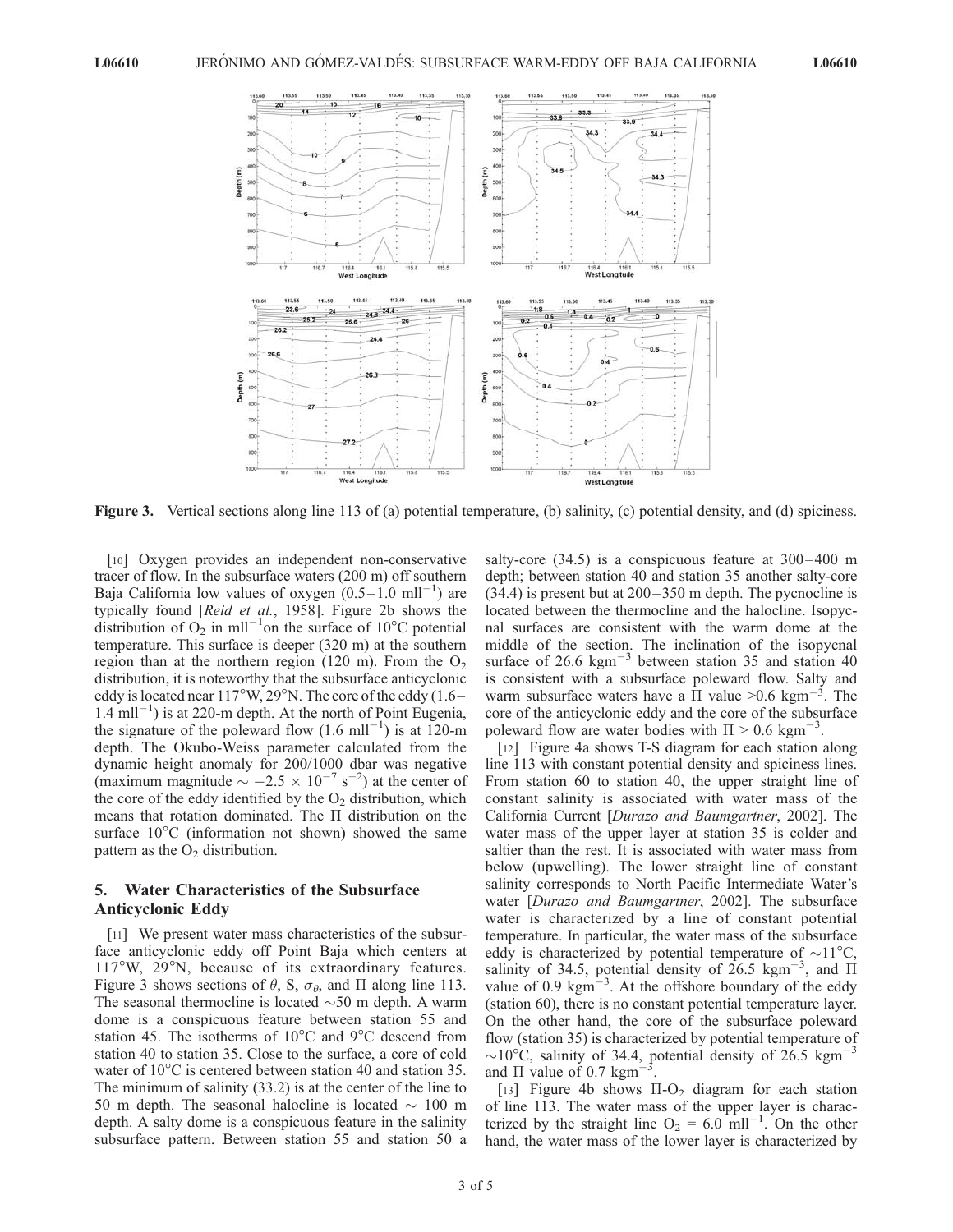

Figure 4. For line 113's stations, (a) potential temperature versus salinity with lines of potential density and spiciness and (b) spiciness versus oxygen.

low oxygen (<2.0 mll<sup>-1</sup>). Using  $\Pi$  as a tracer, the core of the eddy is marked by high values of  $\Pi$  (>0.6 kgm<sup>-3</sup>) and low values of  $O_2$  (<2.0 mll<sup>-1</sup>). Similarly, the core of the subsurface poleward flow is indicated by high values of  $\Pi$  $(>0.6 \text{ kgm}^{-3})$  and low values of O<sub>2</sub> (<2.0 mll<sup>-1</sup>).

#### 6. Discussion

[14] In July 2004 eddy activity was very intense in the southern region of the California Current. A mesoscale eddy dipole was established at the upper ocean. The eddy dipole was discernible by both altimetry and hydrography. Below the mixed layer two anticyclonic eddies reached more than 200 m depth. In this work, we presented for the first time the three-dimensional structure of a subsurface warm-eddy off northern Baja California. The subsurface anticyclone eddy was no noticeable by snapshots from satellite altimetry. The core of the eddy was warm and salty, thus with high spiciness, and with low dissolved oxygen content. Similarly, the core of the subsurface poleward flow was indicated by high values of spiciness and low values of  $O_2$ . The eddy probably was generated in the continental slope by the California Undercurrent.

[15] The subsurface geostrophic current pattern shows strong horizontal currents in the continental slope at the north of Point Eugenia. Moreover, between Point Eugenia and Point Baja the slope turns northwestward (Figure 2b), which suggests that local bathymetry might trigger the development of barotropic and baroclinic instabilities of the California Undercurrent. Following McWilliams and Flierl [1979] and Zamudio et al. [2006] we compute a Beta Rossby number for the warm-eddy. This nondimensional number is defined as the ratio of relative vorticity to planetary vorticity advection  $R_B = v/\beta r^2$ , where v is the maximum swirl velocity and  $r$  is radius of the eddy. In this case,  $\beta = 1.2556 \times 10^{-11} \text{ m}^{-1} \text{ s}^{-1}$ ,  $v = 3 \text{ cms}^{-1}$ , and  $r =$ 35 km. In our case,  $R_B = 1.95$ , which implies a role of barotropic instabilities involving the first baroclinic mode in the generation of the eddy [Murphy and Hurlburt, 1999; Zamudio et al., 2006]. The eddy axis is characterized by a local minimum in isopycnal surface, as the potential density increases with depth; this minimum is moved toward the coast. The inclination of the isopycnal surfaces (and isothermal surfaces) suggests that the eddy is moving offshore.

[16] We found that in July of 2004 the path of the core of the California Current was modified by a mesoscale eddy dipole off Baja California. Goericke et al. [2005] described the state of the California Current from April 2004 to January 2005. Their map of dynamic height anomaly relative to 500 dbar captured the strong cyclonic eddy documented here. They found that the system was ''normal'' with respect to its climatology, and did not see, for example, any effect of the weak El Niño 2004. Durazo and Baumgartner [2002] studied the effect of the stronger El Niño 1997–1998 off Baja California. They found that the California Undercurrent had an increased volume transport during this event. We found that in this study the subsurface waters were dominated by subsurface warm-eddies and countercurrents. It remains to be examined whether the El Niño 2004 might have a role in this pattern.

[17] The subsurface water mass off Baja California consists of waters of both subarctic and equatorial origin [Lynn] and Simpson, 1987; Durazo and Baumgartner, 2002]. The water mass of the California Undercurrent off Baja California is characterized by relatively high temperature (8 – 11<sup>°</sup>C) and high salinity (>34.3) [*Wooster and Jones*, 1970] and low dissolved oxygen concentration [Lynn and Simpson, 1987]. In this work, the California Undercurrent core is identified near the continental slope and at intermediate depths (200–400 m), with high temperature  $(8-10^{\circ}C)$ , high salinity  $(34.4 - 34.5)$ , and low dissolved oxygen content  $(1.0-\dot{2.0} \text{ mll}^{-1})$ . Therefore the water mass of the core of the eddy (station 55 and station 50) has the same signature as the California Undercurrent water. This eddy is probably a California Undercurrent mesoscale eddy comparable to those observed off northern California [Huyer et al., 1998] and off southern California [Simpson and Lynn, 1990].

[18] Meddies (Mediterranean eddies) are a very well known subsurface mesoscale eddies. They transport salty water from the Mediterranean Undercurrent to the northeast Atlantic [Bower et al., 1997]. Therefore the Meddies modify the distribution of salt at intermediate depths in the North